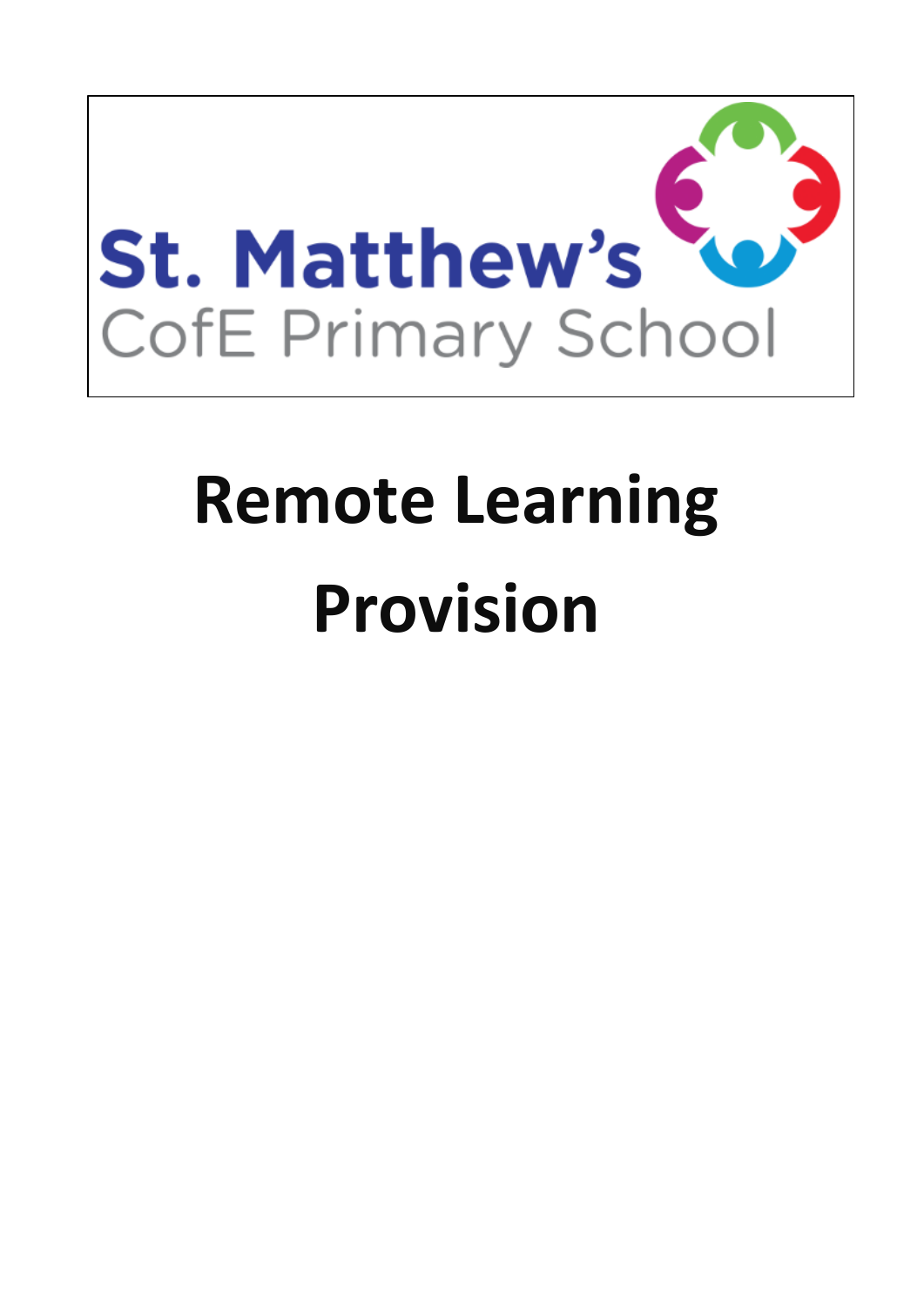# **Remote education provision: information for parents**

This information is intended to provide clarity and transparency to pupils and parents or carers about what to expect from remote education if local restrictions require entire cohorts (or bubbles) to remain at home.

For details of what to expect where individual pupils are self-isolating, please see the final section of this page.

# **The remote curriculum: what is taught to pupils at home**

A pupil's first day or two of being educated remotely might look different from our standard approach, while we take all necessary actions to prepare for a longer period of remote teaching.

#### **What should my child expect from immediate remote education in the first day or two of pupils being sent home?**

For those pupils who can access Microsoft Teams at home, class teachers will provide work in English, Maths, PE and a foundation subject. This will be pre-planned and ready to go, so that children can access learning straight away. It will include basic skills in maths, grammar hammer in English, spellings, handwriting. Teachers will be available for online support from 8.30am until 4.00pm. TAs from 8.30am to 3.30pm.

#### **Following the first few days of remote education, will my child be taught broadly the same curriculum as they would if they were in school?**

Remote learning will be planned for by class teachers. Most children will be expected to access learning remotely. To ensure access for all, this will be pre-planned based on prior learning and consolidating basic skills. This will mean that any hard copies sent out to children will match learning put onto Microsoft Teams. At least one daily session will be live. This could be register, story time or specific lessons supporting on-going learning. These need to be recorded so they can be accessed at other times. Teaching videos (eg by class teacher, youtube clips etc) that support learning, will also be made available for children to access.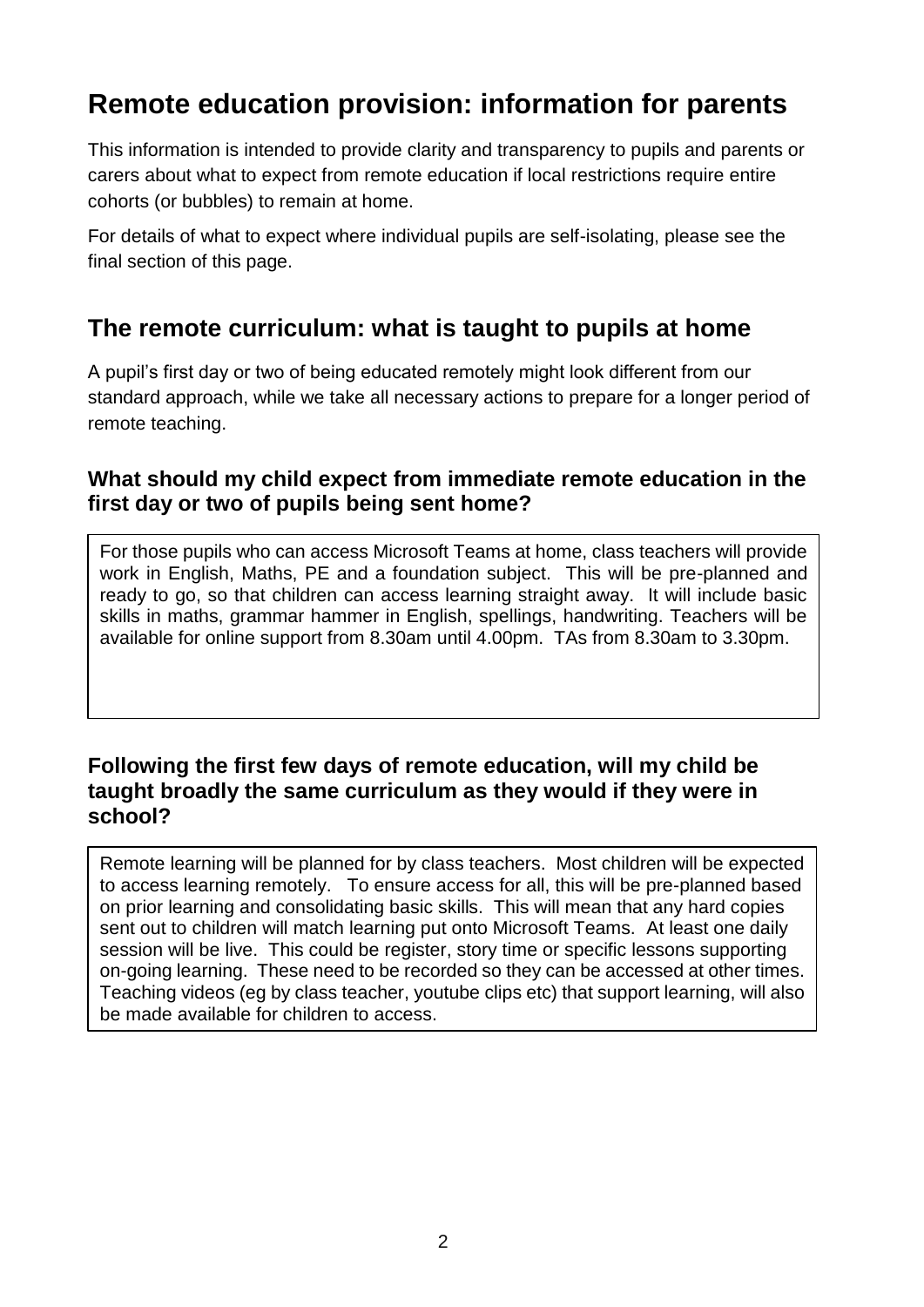# **Remote teaching and study time each day**

# **How long can I expect work set by the school to take my child each day?**

We expect that remote education (including remote teaching and independent work) will take pupils broadly the following number of hours each day:

| Primary school-aged pupils | Class teachers will be available from<br>8.30-4.00; TAs from 8.30-3.30.<br>Where possible, children will be<br>expected to access the work set in<br>English, Maths, and foundation<br>subjects daily. Opportunities for<br>physical exercise will also be<br>provided. This should amount to no |
|----------------------------|--------------------------------------------------------------------------------------------------------------------------------------------------------------------------------------------------------------------------------------------------------------------------------------------------|
|                            | more than 4 hours a day.                                                                                                                                                                                                                                                                         |

# **Accessing remote education**

#### **How will my child access any online remote education you are providing?**

Microsoft Teams

School website

## **If my child does not have digital or online access at home, how will you support them to access remote education?**

We recognise that some pupils may not have suitable online access at home. We take the following approaches to support those pupils to access remote education:

- Children who have internet access at home but not the appropriate device will be offered a laptop from school so that they can access on-line learning. Any problems with accessing Microsoft Teams when they are at home will be addressed by staff in school. Terms of the loan are explained to parents when they sign the loan agreement.
- Children who cannot access remote learning will be given a hard copy of the work that is being posted on-line. This needs returning when they come to collect their next learning pack. Children who complete work in their homework book will return this as directed by the class teacher. Staff will make regular phone calls to any child who is not completing work on-line.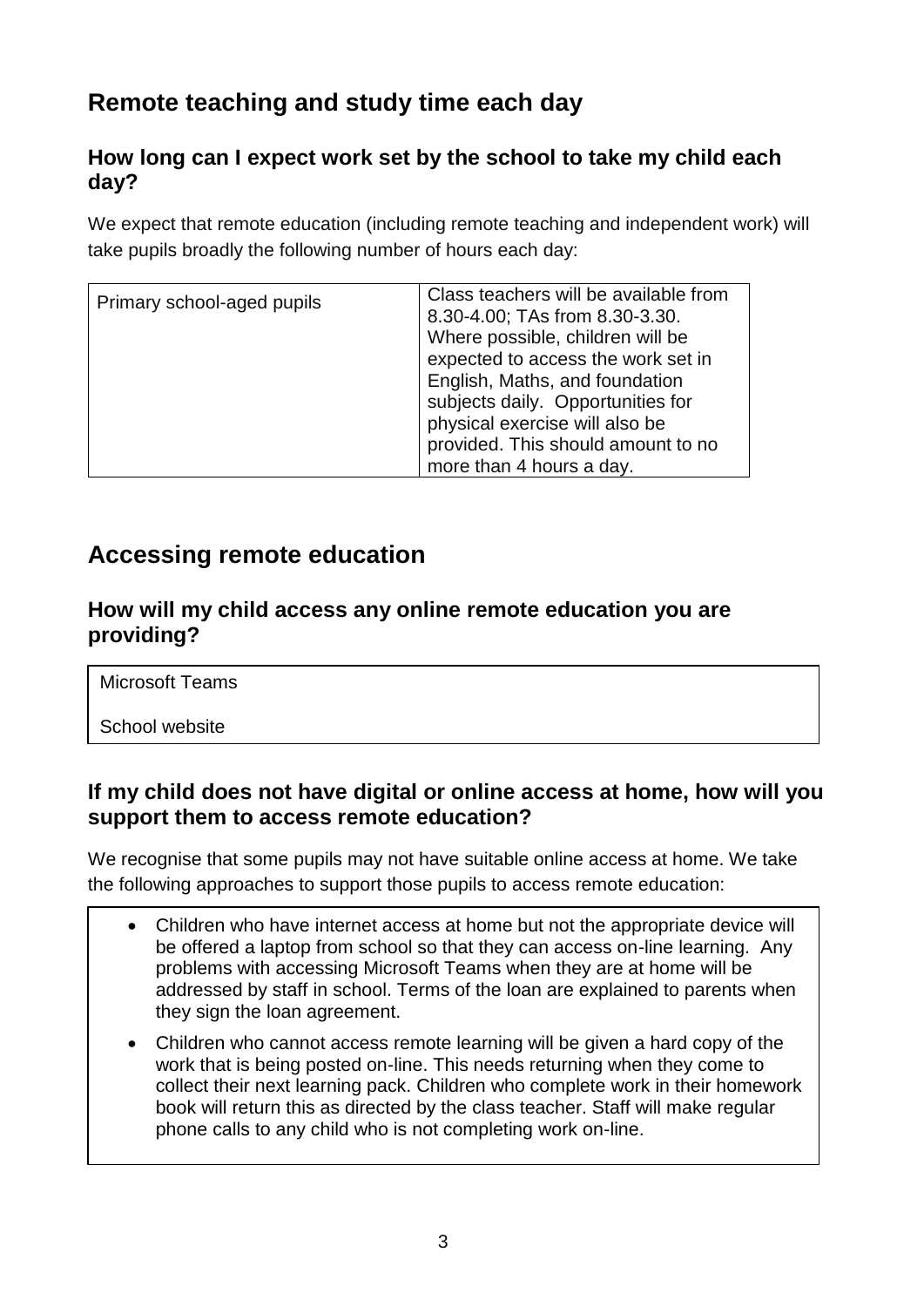# **How will my child be taught remotely?**

We use a combination of the following approaches to teach pupils remotely:

- KS1 and KS2 will deliver at least one daily session will be live. This could be register, story time or specific lessons supporting on-going learning. These need to be recorded so that they can be accessed at other times.
- EYFS will use TEAMs to post pre-recorded videos to support learning. Live lessons may be used where appropriate.
- Other recorded materials from Oak Academy, Power Maths, You tube will be posted to support learning.
- Printed paper packs produced by teachers for those children unable to access on-line learning.
- Reading children have an appropriate reading book provided by school at home. They will also be encouraged to read other texts and to keep a record in their reading record. Children who can access websites will be sign posted to on-line reading materials.
- Children will be expected to access all work set by the teacher English, maths and foundation subjects daily. In addition, specific tasks will be set for PE, handwriting, basic skills in maths, grammar in English, spellings and times tables.
- Children may be asked to complete a short project in line with the foundation subjects being taught in school. Those children not accessing on-line learning will be given examples in their home learning pack.

# **Engagement and feedback**

#### **What are your expectations for my child's engagement and the support that we as parents and carers should provide at home?**

- Expectations for pupils' engagement with remote education have been set out in the home/school learning agreement that is accessible for all parents. The expectation is that children will register, where possible, on-line with their class teacher. Any child not engaging with remote learning will be contacted by school.
- Expectations of parental support have been set out in the home/school learning agreement.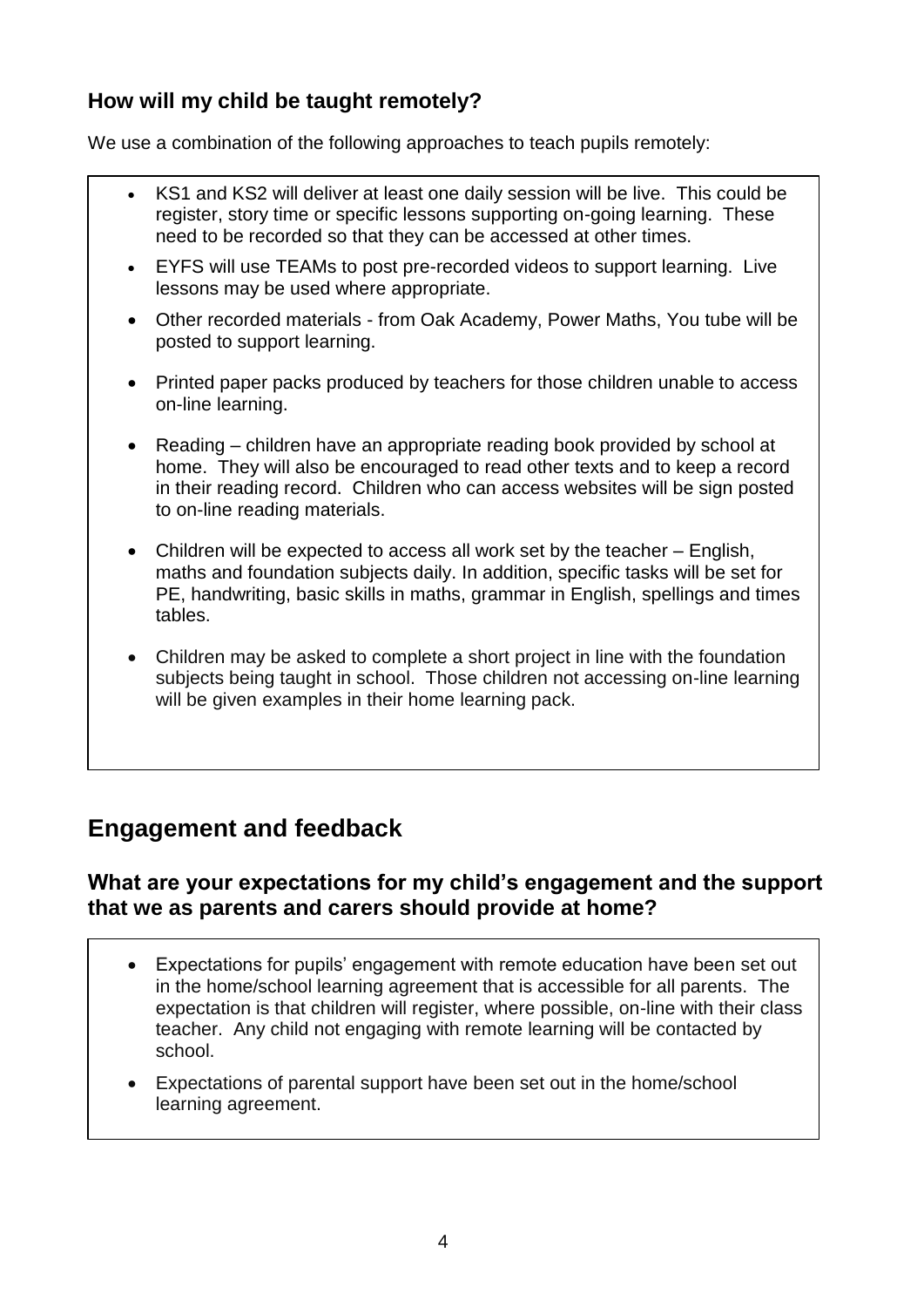## **How will you check whether my child is engaging with their work and how will I be informed if there are concerns?**

- Children working on-line will have their worked marked regularly. Children and staff will engage in daily live lessons. Any concerns can either be addressed in the post section on Microsoft Teams or by phoning school.
- Staff will contact children who are not accessing on-line learning. Any concerns will be addressed.

# **How will you assess my child's work and progress?**

Feedback can take many forms and may not always mean extensive written comments for individual children. For example, whole-class feedback or quizzes marked automatically via digital platforms are also valid and effective methods, amongst many others. Our approach to feeding back on pupil work is as follows:

- Children's on-line work will be marked regularly and feedback given. Phone calls will support those children not accessing on-line learning.
- Where possible, staff will also set quizzes for the children.
- Questioning during live sessions will help with giving feedback. Additional videos to support learning will help address misconceptions.
- Constructive use of posts will also help support learning.

# **Additional support for pupils with particular needs**

## **How will you work with me to help my child who needs additional support from adults at home to access remote education?**

We recognise that some pupils, for example some pupils with special educational needs and disabilities (SEND), may not be able to access remote education without support from adults at home. We acknowledge the difficulties this may place on families, and we will work with parents and carers to support those pupils in the following ways: